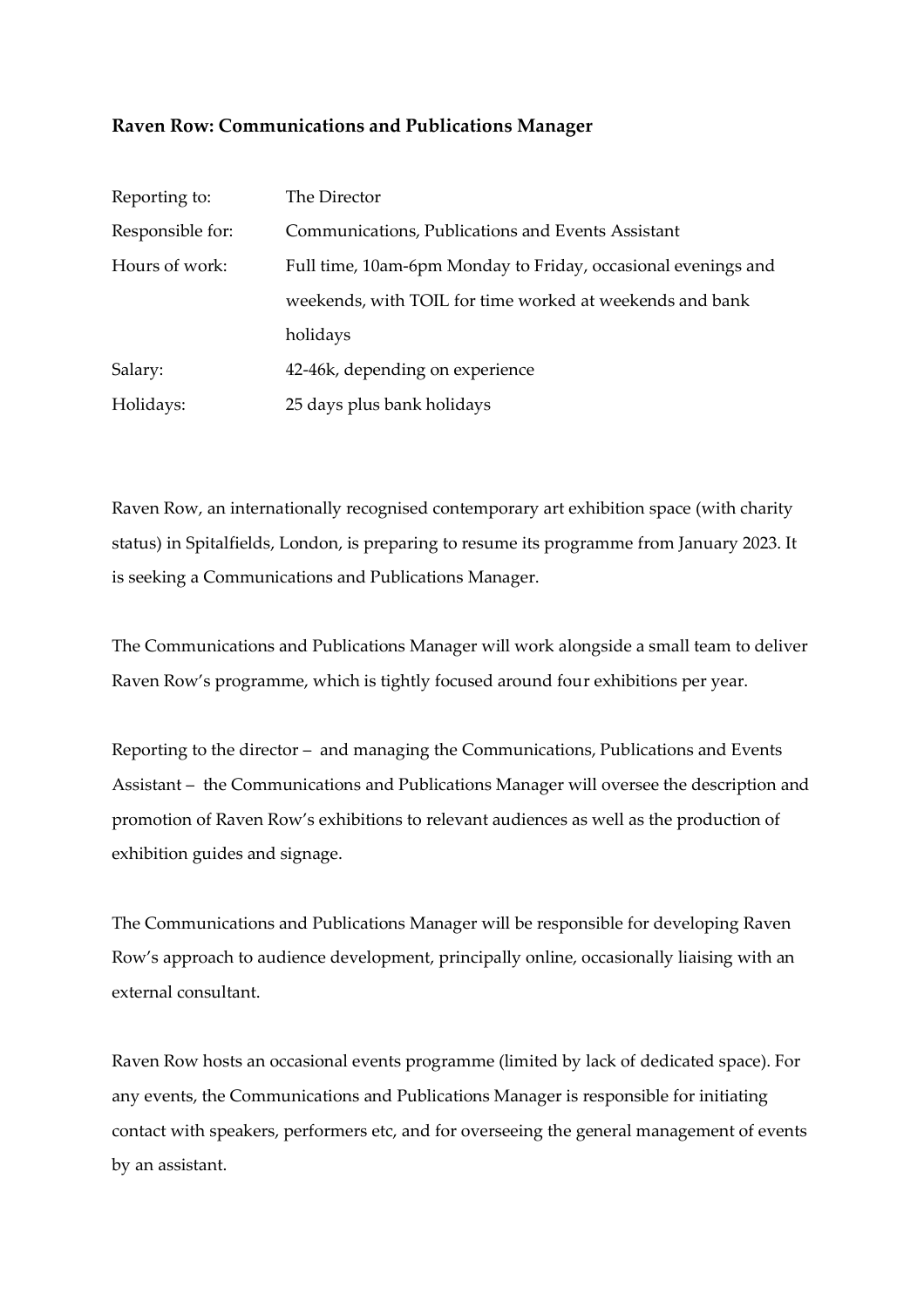As Raven Row is a small organisation, additional duties beyond those listed below may occasionally be required.

To apply, please submit:

- One-side A4 cover letter describing your suitability for the position - Full CV, including contact details of two referees (who would be contacted only at interview stage).

Applications to be sent to: [vacancies@ravenrow.org](mailto:vacancies@ravenrow.org) Please note that telephone enquiries cannot be taken about the role. Late or incomplete applications will not be considered. **Deadline for applications: 10am, Monday 4 July 2022**

Raven Row will acknowledge receipt by email of complete applications received by the deadline. Interviews will be held on Thursday 21 July. Raven Row regrets that it cannot provide feedback to applications which have not been shortlisted for interview.

Raven Row is an equal opportunities employer and values diversity in all forms.

Raven Row is a grade 1 listed building, and unfortunately access to the offices is only possible by staircase (while galleries on the ground floor are wheelchair accessible).

Raven Row's team will otherwise consist of a director, exhibitions organiser, head technician, and gallery manager, as well as one or two assistants (in communications, publications and events). A further role in education is currently being considered. Exhibitions are either curated by the director, or most often in dialogue between the director, artists and external curators.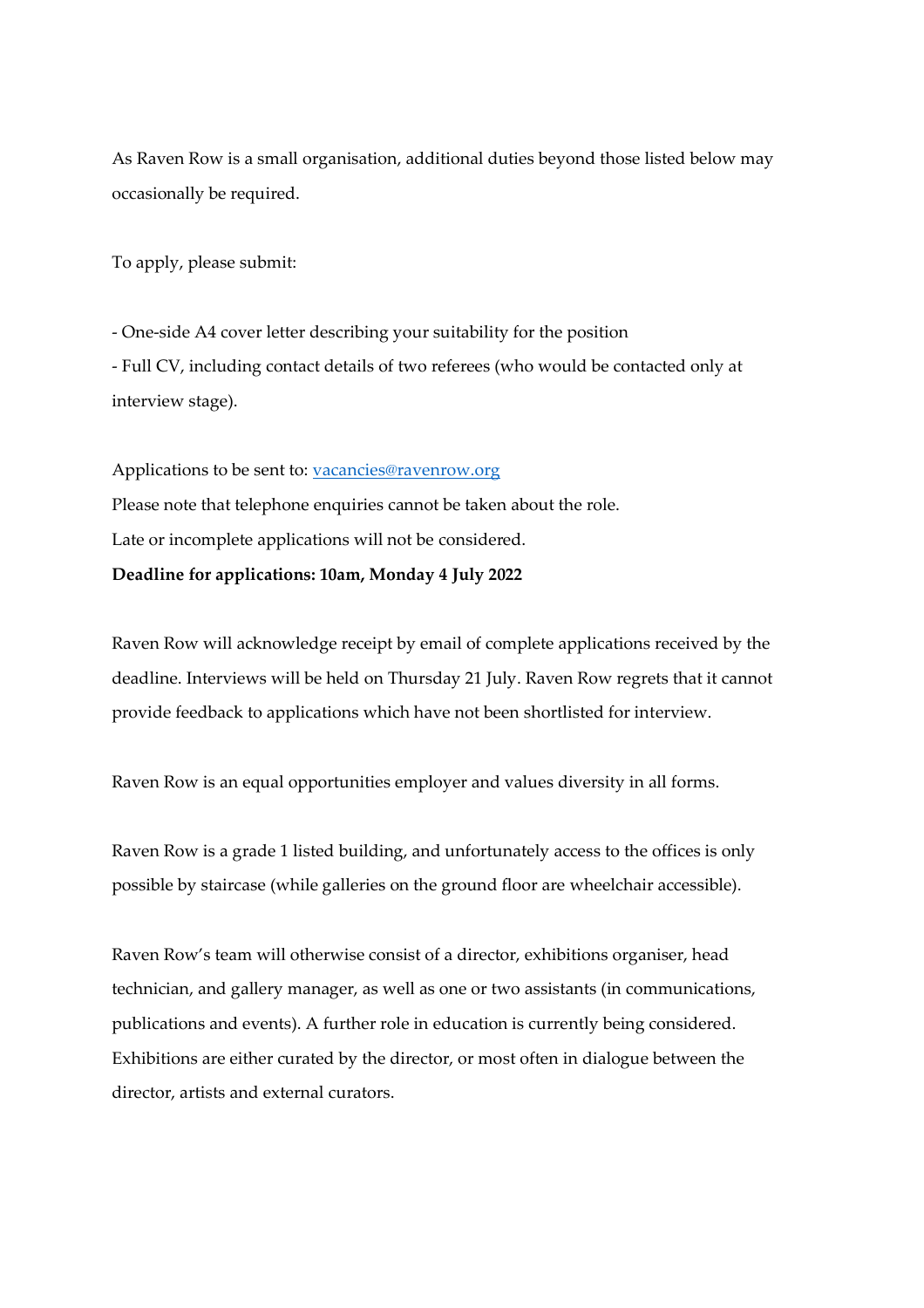# **Job Description**

### **Exhibitions**

- Overseeing the production of printed material for exhibitions exhibition guides and handouts, as well as signage and graphic identity – working principally with the director and external graphic designers
- Managing tight production schedules of all communication material in print and online
- Overseeing relationships between Raven Row and contributors to exhibition guides
- Overseeing the recording of exhibitions, mainly in photography

# **Writing, editing and proofing**

- Producing interpretative texts about Raven Row in general, and for exhibitions, with Raven Row's team alongside artists and curators
- Editing and proofreading all texts

### **Audience development, digital, and press**

- Overseeing the production of online content, and the maintaining of Raven Row's website, managing an assistant to deliver this
- Delivering a focused audience development strategy principally using social media for Raven Row's exhibitions. Occasionally liaising with an external consultant, and working with an assistant towards this
- Ensuring timely production of press releases and other material, including images, for general and press circulation
- Initiating and Maintaining a network of contacts in art world press and marketing, taking part in occasional promotional events
- Responding to press enquiries

#### **Events**

- Overseeing the events programme
- Coordinating those delivering the events (speakers, performers, etc.)

#### **Working with a full time Assistant**